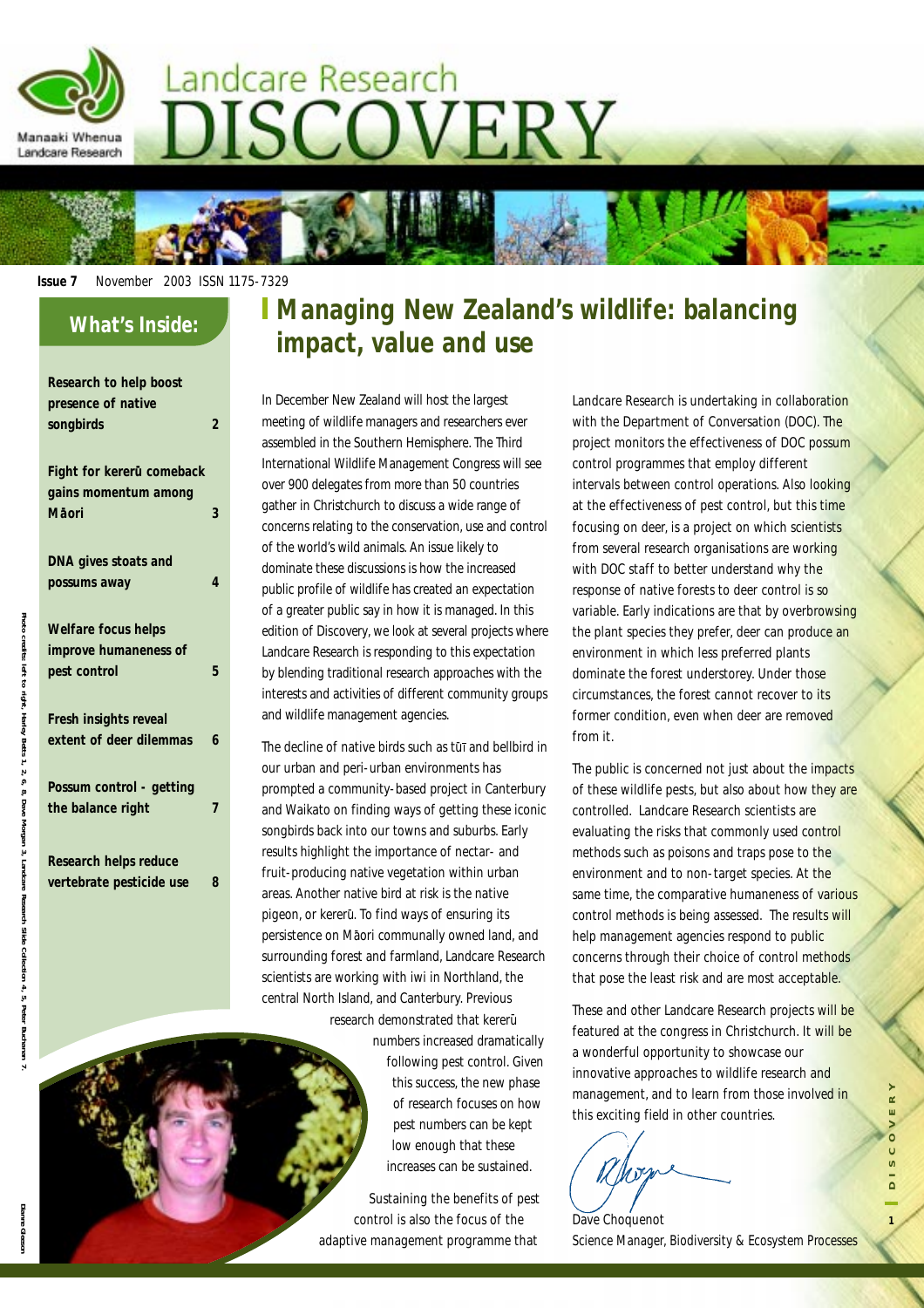### **Research to help boost presence of native songbirds**

**Two of our sweetest songbirds may be coaxed back into our cities, towns and farms in greater numbers, thanks to new knowledge of their habitats, diet and behaviour.**

The calls of tu<sub></sub> and bellbirds (also known as korimako) are music to most people's ears – but are not heard as often as many would like. The developed landscapes that people create can be inhospitable to these birds, which are most often found in native bush. A Landcare Research study is establishing what can be done to increase the birds' numbers, and make them more familiar figures in areas where people live.

Landcare Research scientist Dr Bruce Burns says the first steps were to find out where the birds do and do **not** live at different times of the year, what food they eat, and how they interact with other birds.

"We observed birds in two of their known habitats, Canterbury's Port Hills and Bank's Peninsula for bellbirds and central Waikato for tui, and colour-banded 73 bellbirds so we could follow their movements. Also, we asked the public to help by reporting where and when they have seen the birds, and what they were feeding on."

The researchers found the birds had restricted distributions over the breeding season: bellbirds were based in bush in the Port Hills and tu<sub>l</sub> in native forest blocks fringing the central Waikato plains. However, in the non-breeding season, both species were nomadic, and were seen in both urban and rural areas feeding on a wide range of native **and** exotic plants. **2** However, in the non-breeding season, both<br>species were nomadic, and were seen in<br>both urban and rural areas feeding on a<br>wide range of native and exotic plants.<br>**2 2 2 2 1 1 2 2 2 1 1 1 1 1**

"Tūī visit Hamilton City only from autumn to



*Can the tui be coaxed into Hamilton City?*



*A male bellbird. Careful selection of garden trees may encourage bellbirds into urban areas.*

Landcare Research scientist John Innes. "Nobody has ever reported a tūī attempting to nest in Hamilton, even though exotic plants there provide nectar and fruit year round.

"There may be a learned behaviour that prevents tūī from nesting anywhere but in native forests. Our next questions might be: could we break this pattern by rearing tūī in captivity in urban areas? Or, would significant native plantings in cities be sufficient to tempt them in?"

Meanwhile, bellbirds prefer to nest where there are relatively tall trees, either native or exotic, and with abundant plant food species nearby.

"Our observations suggest that they remain in, or return to, the same Port Hills valleys from year to year," says Landcare Research scientist Heather North.

"To attract more bellbirds outside their usual haunts to areas such as your garden, plant nectar- and fruit-producing native trees like kōwhai and five-finger."

The research will continue for two more years, to gain further insights into the lives of these birds. This will include banding and possibly radiotracking of tūī in Waikato, and surveys of tūī within Hamilton City.

"The knowledge we gain will bring more birdsong to our cities and farms," says Bruce Burns.

"Also, there has been considerable collaboration with the general public in both studies, which inevitably

leads to education and increased public enthusiasm for caring for the birds."

**Funding and support:** FRST (Foundation for Research, Science and Technology), Environment Waikato, Hamilton City Council, Christchurch City Council, Department of Conservation.

Contact: **Bruce Burns, John Innes** Landcare Research, Hamilton (07) 858 3700 BurnsB@LandcareResearch.co.nz InnesJ@LandcareResearch.co.nz **Heather North**

Landcare Research, Lincoln NorthH@LandcareResearch.co.nz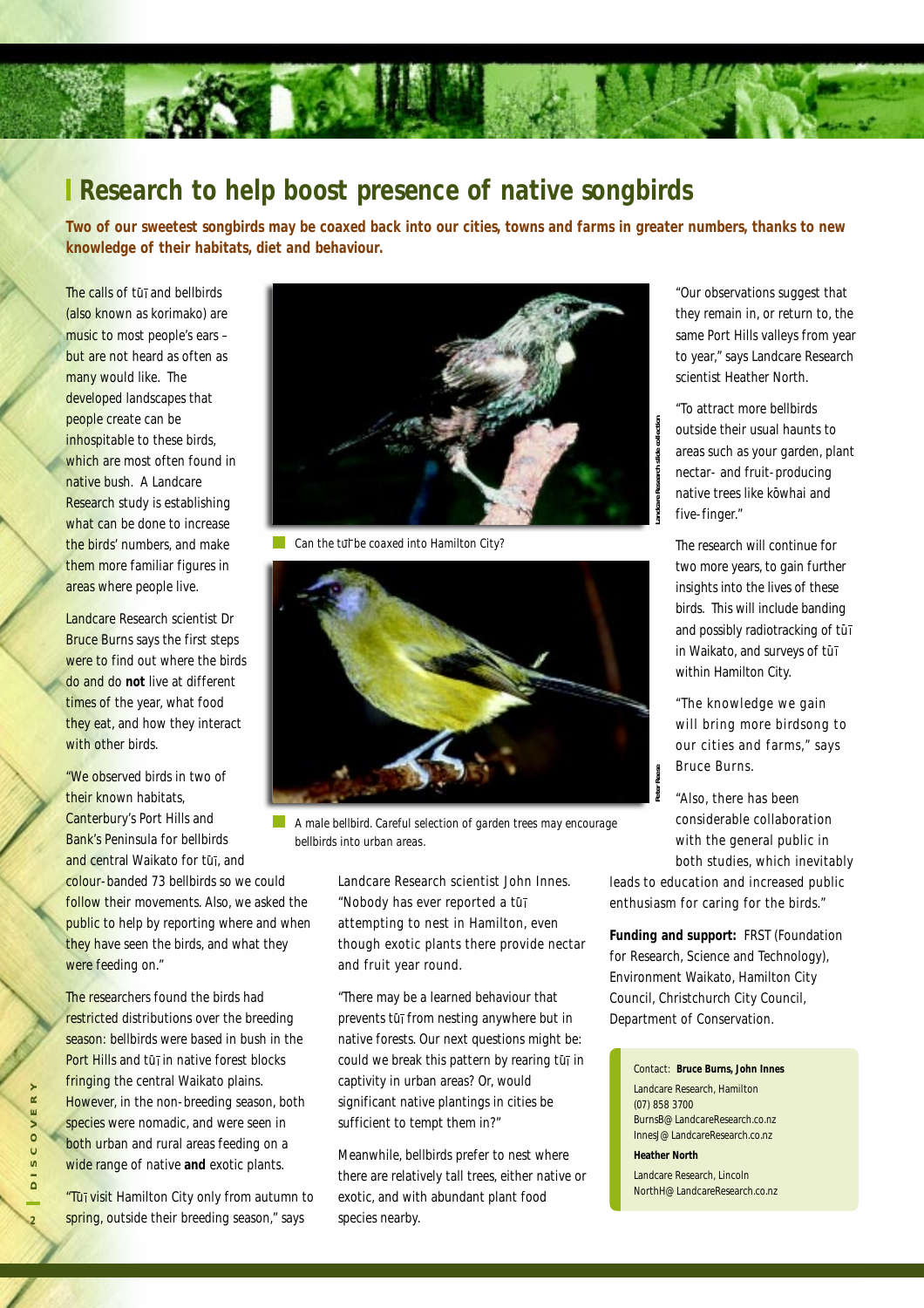# Fight for kererū comeback gains momentum among Māori

**The much-loved kereru is the key benefactor of projects making the best use of the scant conservation resources available to Maori to boost native bird populations on their land. -**

Kererū (also known as kūkupa or native pigeons) are widespread, but their numbers are declining, mainly because their eggs and young chicks fall prey to ship rats and possums. Most Māori want to restore kererūin their forests. However, the land is often communally owned and not in productive use, so there is little or no funding to tackle pest problems. To overcome this Māori increasingly collaborate with agencies such as Landcare Research and the Department of Conservation to find affordable ways to achieve their conservation goals.

Landcare Research scientist Graham Nugent says a project based at Motatau Forest in Northland helped lay the foundation for two further projects in the central North Island and Canterbury. The Northland project had crucial research findings.

"In 1996, we joined DOC staff and Ngāti Hine tangata whenua in a mission to find out how well birds and vegetation recover after pest control," says Mr Nugent.

"We showed for the first time that kererū thrived when possums and rats were maintained at very low numbers. Within four years, kererū numbers had more than doubled. Iwi have continued to protect the birds, and the project has recently evolved to include the Northland Regional Council and local landowners including Carter Holt Harvey.

"The question now is not whether kereru- **can** be restored, but whether the substantial effort required to keep pest numbers at sufficiently low levels can be sustained in perpetuity.

"The commitment shown by Ngāti Hine towards the concept of kaitiakitanga or Māori stewardship of the forest and native birds indicates that for Motatau the answer is probably yes."

The success at Motatau helped spark a new partnership involving Landcare Research and the Tühoe Tuawhenua Trust, which aims to restore podocarps (rimu, matai, toromiro) and kererū in a large Māori-owned forest tract in the Urewera Range, central North Island.

Landcare Research scientist Dr Phil Lyver is helping the trust with the kererū restoration part of this work. "We are in the first year of a sixyear study looking at the effects logging and commercial hunting have on the complex interactions between pests and kererū in this forest. We have seen from other studies that removing one pest can cause other pests to increase. Possums, deer and pigs are harvested by the Tuawhenua landowners for food or money. An aim is to try to find a way to maximise the benefits of these harvests for kererū.

Dr Lyver says another important goal is to include mātauranga or Māori traditional knowledge in our understanding of the workings of this forest.

A third related project now involving Landcare

Research is the Kaupapa kererū initiative started by Ngai Tahu.

Still in its infancy, this project is steadily expanding to include many agencies and institutions. "Unlike the other two projects, its aim is to restore kererū in a highly fragmented and mostly deforested landscape – that surrounding Lyttelton institutions. "Unlike the other<br>
two projects, its aim is to<br>
restore kererū in a highly<br>
fragmented and mostly<br>
deforested landscape – that<br>
surrounding Lyttelton<br>
Harbour," Mr Nugent says.<br>
a<br>
a<br>
a<br>
a<br>
a<br>
a<br>
a<br>
a<br>
a<br>
a<br>

*Ma-ori and Landcare Research are helping to build a brighter future for kereru- .*

**Landcare Research slide collection**

"So far, the main focus has been to gather information on kererū distribution and abundance, using a "sighting calendar" distributed through primary schools. This also helps increase the interest of children and their parents in kererū, which in turn helps get the whole community impassioned for the cause.

"Increasingly, conservation is no longer seen as solely a government prerogative. Māori are leading the way in directing research, and developing their own effective stewardship.

"The future of kererū in several parts of the country is looking much brighter because of the knowledge gained and changes made as a result of this work."

The Chair of the Tūhoe Tuawhenua Trust, Jim Doherty, agrees that the future looks bright.

"Tūhoe's long-term vision is to be able to restore kererū as taonga for very special occasions.

"We hope to achieve this through the restoration of our podocarp forest, and we are working strenuously together with Manaaki Whenua."

**Funding:** FRST (Foundation for Research, Science and Technology).

Contact: **Graham Nugent** Landcare Research, Lincoln (03) 325 6700 NugentG@LandcareResearch.co.nz



*Nga-ti Hine prepare to fill bait stations at Motatau, using transport modes old and new.*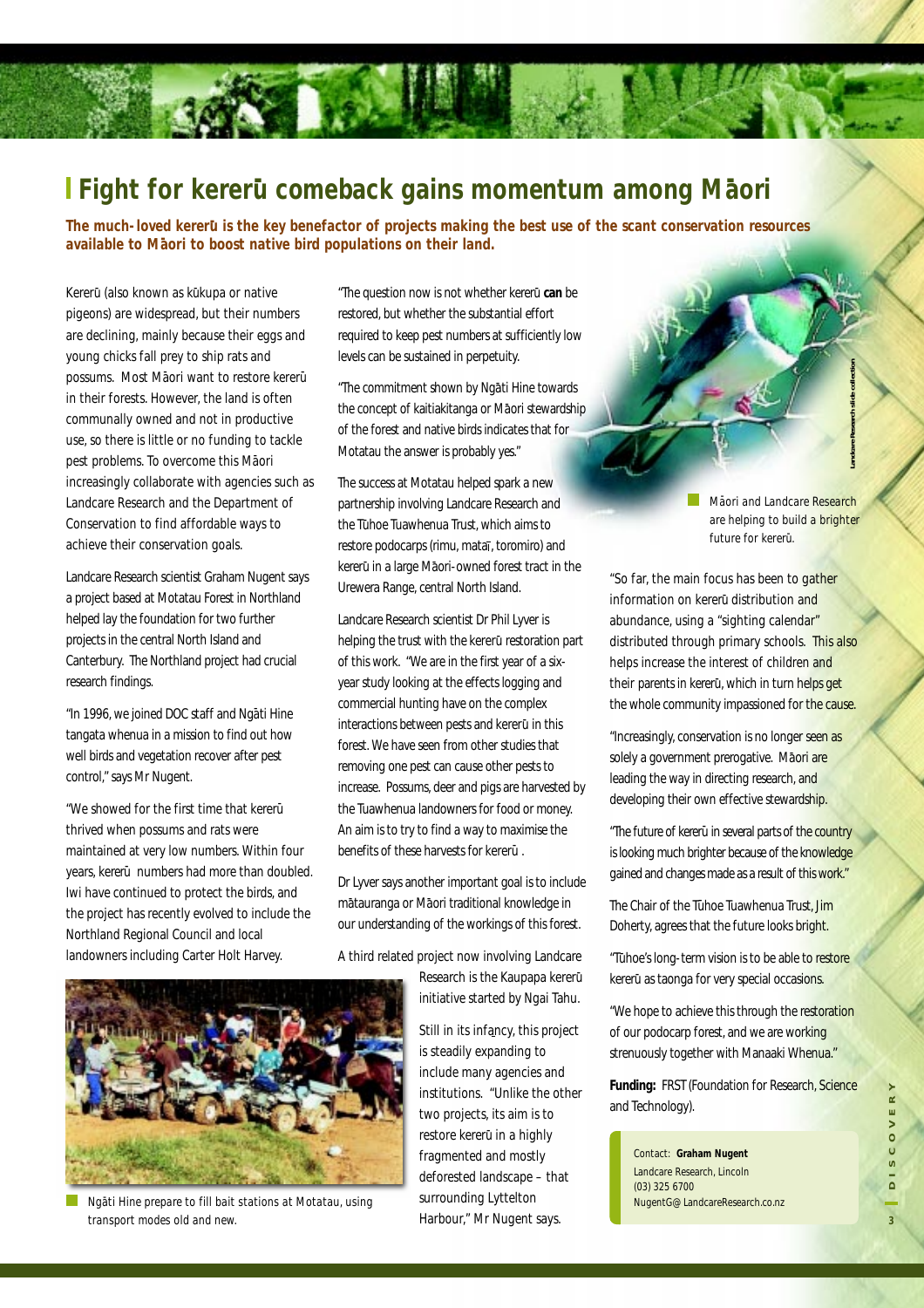#### **I DNA gives stoats and possums away**

**Stoat hairs, possum droppings and DNA detective work are helping Landcare Research to get a fix on numbers of our two most "Wanted" pests. The research has already provided the first direct estimate of stoat population density obtained in New Zealand.**

Stoats are ferocious predators. They kill up to 60% of all North Island kiwi chicks, and are notoriously difficult to catch. Possums also wreak havoc on native birds, spread bovine Tb, and defoliate forest canopies.

To help manage the threat of these pests, accurate information is needed on the actual numbers present in the field, particularly the numbers surviving control operations. At present, official estimates are based on the number caught in traps, but some animals have become trap-shy or, for some reason, do not encounter traps. This new tool is therefore invaluable in such cases.

Landcare Research scientist Dr Dianne Gleeson says advances in forensic DNA methods have enabled researchers to identify individual stoats and possums from genetic "fingerprints" using hair samples and droppings, respectively.

"Entire hairs with the follicles attached are the ideal samples to extract DNA from.

"To get our stoat hairs, we developed a 'hair trap', made from a PVC tube wide enough for a stoat to enter. The tubes were equipped with rabbit meat to lure the stoats in, and an adhesive-coated rubber band to pull out some hairs."

Research in a southern beech forest near Murchison, using baited tubes placed in a grid pattern, obtained a very high "hit" rate. each of the four weeks of sampling with 98% of these hairs originating from stoats.

"From these data, we were able to estimate a population of 30 stoats in the 9 km2 area sampled, the first such estimate in New Zealand."

"Unfortunately, possum fur is downy and breaks easily, so hairs do not pull out with the DNA-containing follicles attached. Therefore, we had to use droppings instead," says Dr Gleeson.

"Possum droppings are not ideal, as they contain less DNA. However, they are numerous and far easier to collect, and we found that useable DNA remained in them for up to 27 rain-free days."

Field tests were held in the Hokonui Hills and Catlins Forest, at sites with low possum densities. Leg-hold traps were set for nine nights, and fresh droppings were collected immediately before and after trapping.

"Only one-third of the unique genetic profiles from faecal samples matched profiles from trapped possums, indicating that there were three times as many possums present than were caught in nine nights' trapping. Thus the method gives us a way of translating trap-catch data into an estimate of the actual number of possums left in an area after control.

"Our DNA fingerprinting techniques are a useful tool for monitoring populations of



pest animals when other methods may not be accurate or reliable. One of the real positives of the technology is that it may actually be more effective when animal numbers are very low because the same animal is likely to occur in multiple samples. Most other counting techniques become very imprecise at low animal density."

Dr Gleeson says the techniques also have the potential to be applied in other situations.

"For example, we could determine the diet of threatened native species when it may not be obvious through gut content analysis.

"These methods could also be used to assist in identifying the origin of timber suspected to have been poached from protected areas."



T.  *A stoat-hair-collecting tube, showing sticky rubber band to catch the hair.*

**Funding:** FRST (Foundation for Research, Science and Technology), Department of Conservation, Animal Health Board.

Contact: **Dianne Gleeson** Landcare Research, Auckland (09) 815 4200 GleesonD@LandcareResearch.co.nz **Andrea Byrom, Graham Nugent** Landcare Research, Lincoln (03) 325 6700 ByromA@LandcareResearch.co.nz NugentG@LandcareResearch.co.nz

*A stoat entering a hair-collecting tube.*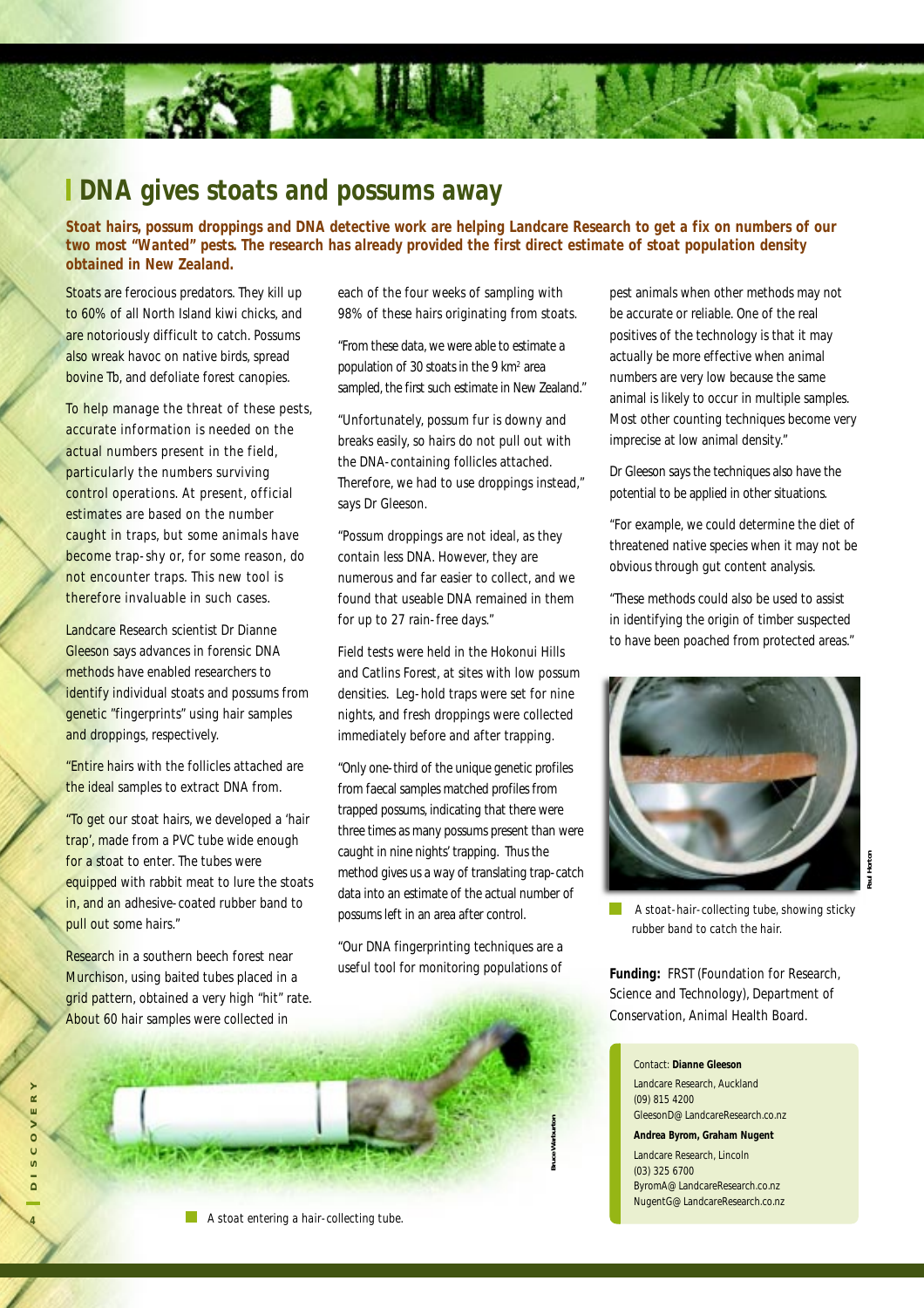### **Welfare focus helps improve humaneness of pest control**

**Landcare Research scientists have been assessing the welfare impacts of traps and poisons that are commonly used to control vertebrate pests. The results are helping policy makers decide which traps and poisons are most acceptable, as well as encouraging researchers and manufacturers to design pest control tools which are more humane.**

Pests such as possums, stoats, ferrets, feral cats and rats cause extensive harm to our native flora and fauna, and all of these pests are controlled using traps and poisons. However, as Landcare Research scientist Bruce Warburton points out, pest managers have an ethical duty to use the most humane control methods available.

"In future, we can expect increasing pressure for us to develop and use pesticides and traps that minimise unnecessary suffering.

"Our research is assisting the pest control industry to identify the control tools that cause the least pain and distress to the target animals."

Mr Warburton's team used ISO standards and a National Animal Welfare Advisory Committee (NAWAC) guideline to assess the performance of traps. One requirement is that kill traps should render the target animal unconscious within three minutes.

"Most possum kill traps currently available do **not** meet this requirement. However, excellent advances in kill trap development over the past two to three years mean that traps are now available that can kill a possum in a minute or less. Three of the best new ones, the 'Sentinel', the 'Warrior' and 'Set & Forget', are also very compact and portable – important practical features that traps must also have. These traps are in the early stages of commercialisation, and are expected to sell at similar prices to currently available kill traps.

"Also, in the last six months, several traps have been developed that kill ferrets, stoats and rats almost instantly. These traps represent a significant advance in



*Landcare Research technician Nick Poutu sets the "Thumper", a recently developed stoat trap. This trap successfully met animal welfare standards.*

humaneness, but are not yet commercially available."

The humaneness of restraining traps such as leghold traps has also been assessed, looking at the number and severity of the injuries they cause.

"As a result of these tests, NAWAC has recommended to the Minister of Agriculture that the Lanes-Ace gin trap and larger double-coil spring traps be prohibited."

Landcare Research scientist Dr Cheryl O'Connor's research team has focused on the welfare impacts of vertebrate pesticides.

"Determining the relative humaneness of pesticides is difficult, because each pesticide therefore each has different welfare implications," Dr O'Connor explains.

"Because of this complexity, we developed a five-step process. We assessed the capacity of the animal to suffer, the anticipated likely effects of the pesticide, the actual effects and their prevalence and duration, and the degree of welfare compromise caused by each effect. Then we compared the **relative** humaneness of the pesticides.

"Our results show that cyanide is the most humane possum poison, followed by 1080 and cholecalciferol, with phosphorus and brodifacoum being least humane.

Pesticides are selected according to complex criteria including the severity of the pest problem, the target pest, the type of environment, and previous pest control used. However, the new

information about the humaneness of each poison can now be factored into decision making," Dr O'Connor says.

"These results have gone a long way towards achieving the objective of finding control tools that cause animals the least pain and distress."

**Funding:** FRST (Foundation for Research, Science and Technology), Ministry of Agriculture and Forestry, Department of Conservation.

affects animals in different ways, and **<sup>5</sup>DISCOVERY** Contact: **Traps: Bruce Warburton, Pesticides: Cheryl O'Connor** Landcare Research, Lincoln (03) 325 6700 WarburtonB@LandcareResearch.co.nz OconnorC@LandcareResearch.co.nz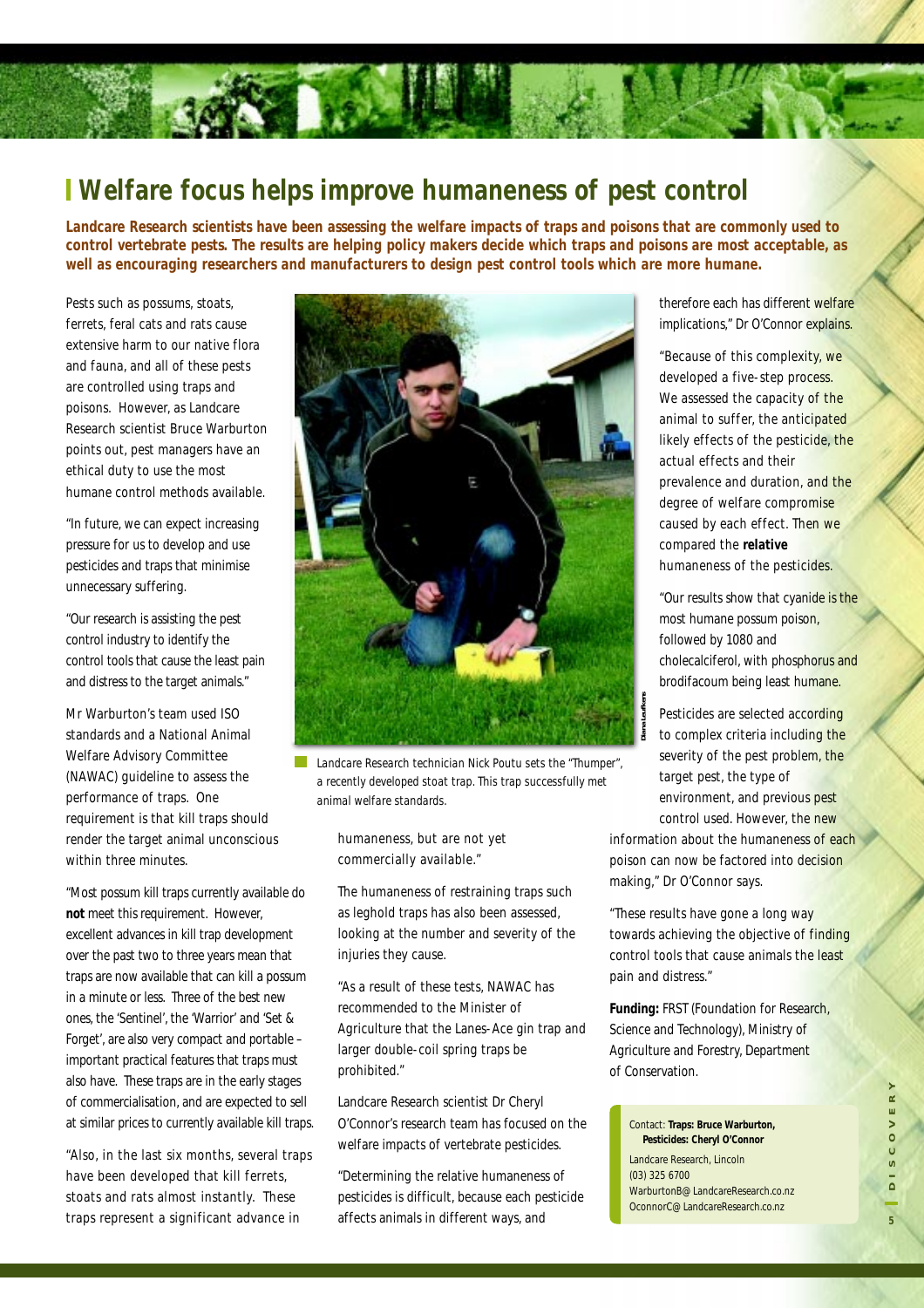#### **Fresh insights reveal extent of deer dilemmas**

#### **Can we undo what deer have done?**

A fresh synthesis of research into deer impacts on New Zealand forests has provided valuable insights into how deer alter forests, and the extent to which these impacts are reversible. The information helps make sense of why some forests revert to something close to their previous state when deer are removed, while in others, removing deer has minimal conservation benefits.

Seven species of deer have been introduced to New Zealand. The most prevalent species, red deer, now occupies much of the 6.5 million hectares of native forest, while the other six species have more restricted distributions. Deer in New Zealand are without many of their natural predators, and feed on native plants that evolved without specific defences against mammalian herbivores. Their selective feeding on palatable plant species has dramatically changed the composition of some forests.

In response, various governments have invested heavily in reducing deer numbers in the hope of restoring forests. However, the synthesis outlines several situations in which deer impacts may be irreversible.

"One situation is where deer have removed highly palatable species in the forest understorey, enabling the spread of unpalatable species," says Landcare Research scientist, Dr Rob Allen. "Once these occupy the space, they may effectively prevent the re-establishment of preferred species following deer control.

"These effects will last for a long time, because some of these unpalatable species may live for centuries."

Dr Allen says such browsing may eventually eliminate palatable species from patches of forest, and without local seed sources, these species may be unable to re-establish.

"Many of our native trees do not have particularly long-lived seeds, which limits their ability to regenerate from buried seeds.

"Seed limitation may also be exacerbated by the loss of native pollinators and seed dispersers, for example, birds, as a consequence of predation."

Dr Allen says evidence is accumulating that introduced deer also modify belowground processes and fauna.

"These effects result from deer tending not to eat leaves with high tannin levels and low nutrients. Because of this, a large proportion of these leaves end up in leaf litter.

"These leaves tend to decompose more slowly. This slows down nutrient cycling in forest soils, and changes the composition of insects in leaf litter.

"Such changes may take centuries to reverse."

Although there is great interest in restoring ecosystems, in many cases merely reducing deer numbers below a certain level may have limited conservation benefits.

"In some cases, a greater level of intervention may be required, such as physically removing the unpalatable plant species that have increased because of deer browsing, or overcoming seed limitation by planting seedlings.

"Even then, deer impacts may still be irreversible in some situations."

Dr Allen says reviewing this complex web of interactions between deer and their environments is helping to move the emphasis of conservation from focussing on reverting to the past, to setting realistic goals for the future.

"Researchers are now intensively collecting data to demonstrate the effects of deer in various situations, so that we can better predict the best approaches for different environments."

**Funding:** Landcare Research (retained earnings), United Kingdom National Environmental Research Council, FRST (Foundation for Research, Science and Technology) including NSOF (Non-Specific Output Funding), Department of Conservation, Institute of Ecosystem Studies (New York).

Contact: **Rob Allen** Landcare Research, Lincoln (03) 325 6700 AllenR@LandcareResearch.co.nz



*Red deer are the most prevalent species of deer in New Zealand, and have changed native forests dramatically – in many cases, irreversibly.*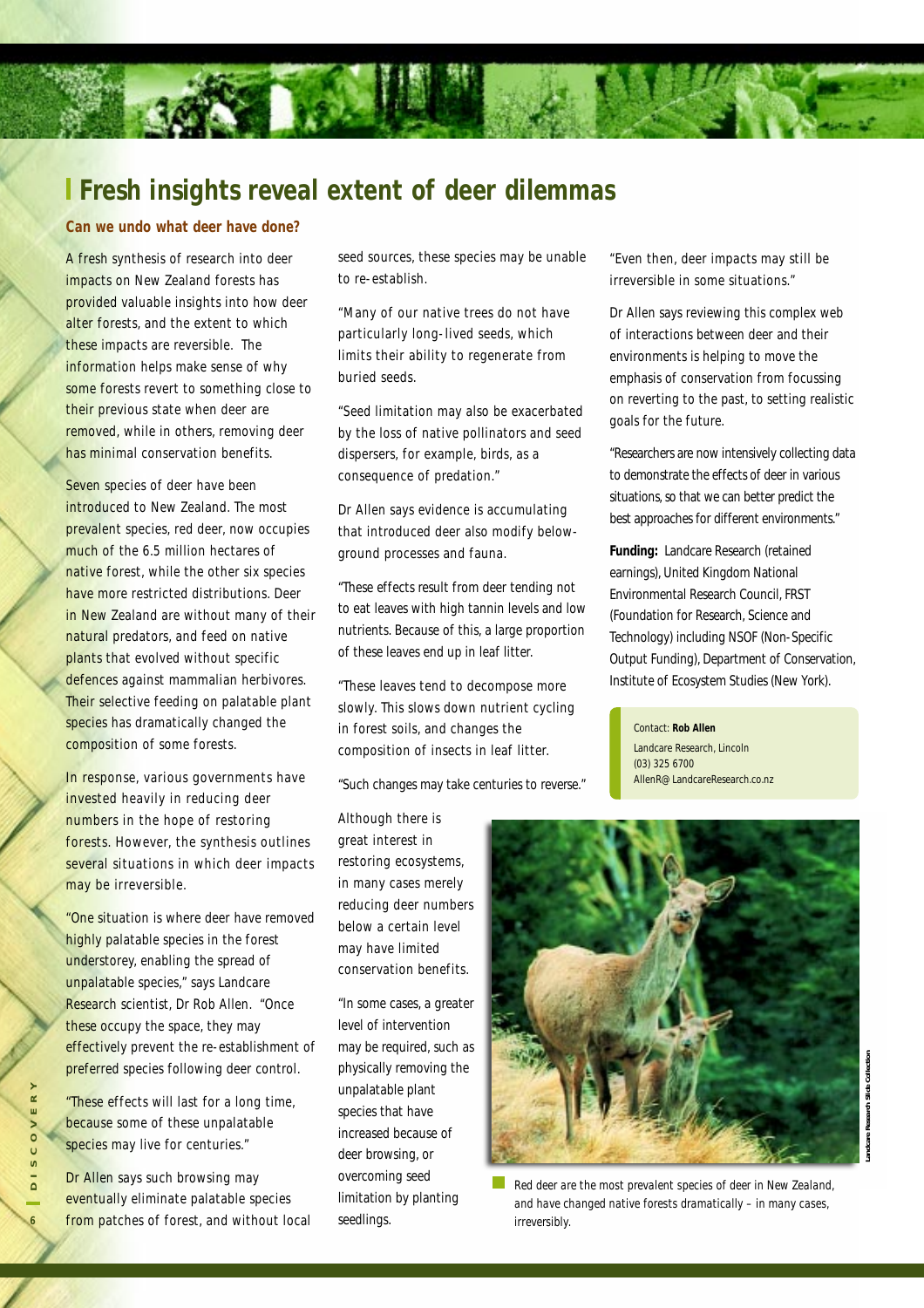#### **Possum control – getting the balance right**

**ROCKET LES** 

**Pest managers usually have more problems than their budget allows them to address, and so face a dilemma. Should they focus their efforts and get the best result at a few places or spread their efforts more widely and get a lesser benefit at many places? Landcare Research is helping the Department of Conservation's pest managers to refine this decision-making process.**

The Department of Conservation spends about \$12 million a year controlling introduced Australian brushtail possums over one million hectares of native forest. Possums browse native forest plants, prey on birds, and act as hosts for bovine tuberculosis. DOC's principal strategy is to markedly reduce possum numbers in one hit, usually through aerial 1080 bait operations, and then periodically apply further control to sustain the benefits. This involves complex trade-offs between the frequency and intensity of possum control at a site, and the total area of forest that can be treated.

Landcare Research scientist John Parkes says DOC managers currently carry out maintenance control anywhere between continuously to once every seven years. "The decisions on how often are made by monitoring either the extent to which possum numbers recover after control, or the trend in the condition of the forest canopy trees that possums love to eat. In some cases, however, control operations are conducted according to a set timetable."

Landcare Research is helping DOC managers to identify the net consequences that flow from these key decisions.

"Our project compared the results of these different management approaches to

deciding on the frequency of control. We looked at the cost of control and monitoring and compared this with the net benefit: the proportion of canopy in an acceptable condition, over how large an area."

Mr Parkes says this research approach, called adaptive management, uses differences in current management as though they are treatments in an experiment. Landcare Research scientists have developed a computer model that predicts the effect of possum control on possum densities and their effect on forest canopy condition. These predictions will then be compared against what really happens in 14 largescale possum control operations managed under the different control strategies.

Mr Parkes says possum densities over 14,000 hectares of native forest at Mt Pirongia southeast of Raglan were measured before possum control. When researchers returned four years later to count the possums again, they found that densities exceeded those before control was applied.

"This suggests that possum numbers fluctuate more than expected, **or** that the post-control estimates were too low, **or** that the predicted rates of increase in our model were too low, **or** that the monitoring system was inadequate, **or** some combination of these. Our failure to accurately predict the densities and effects

*The pesky possum. Work by Landcare Research will help DOC Managers identify optimum approaches to possum control within their budgets.*

of possums has identified key areas where we need more information about possum populations and their response to control.

"These uncertainties reflect the real uncertainties that lead managers to apply different control strategies to apparently similar problems. These questions point the way to things we need to measure to understand why forest ecosystems do not always behave the way we expect.

"With these uncertainties resolved, DOC managers will then be in a position to choose the optimum control strategy for future operations."

This research is the first major adaptive management experiment on vertebrate pest control in the world. It has already led to a similar large-scale experiment on fox control in the Australian state of Victoria.

**Funding:** Department of Conservation.

Contact: **John Parkes**

Landcare Research, Lincoln (03) 325 6700 ParkesJ@LandcareResearch.co.nz

#### **Research helps reduce vertebrate pesticide use**

**Research into the risks and benefits of pesticide use and detecting pesticide residues in the environment is helping to reduce the risks associated with the use of pesticides, and to reduce the amounts used.**

Pesticides are essential tools for protecting our native flora and fauna from vertebrate pests. Chemical analysts at Landcare

Research's Toxicology Laboratory test bait, water, soil, plant and animal tissues for residues of a wide range of pesticides

including 1080 (sodium fluoroacetate), brodifacoum, cholecalciferol, and cyanide. Landcare Research neither promotes nor

**Landcare Research slide collection**